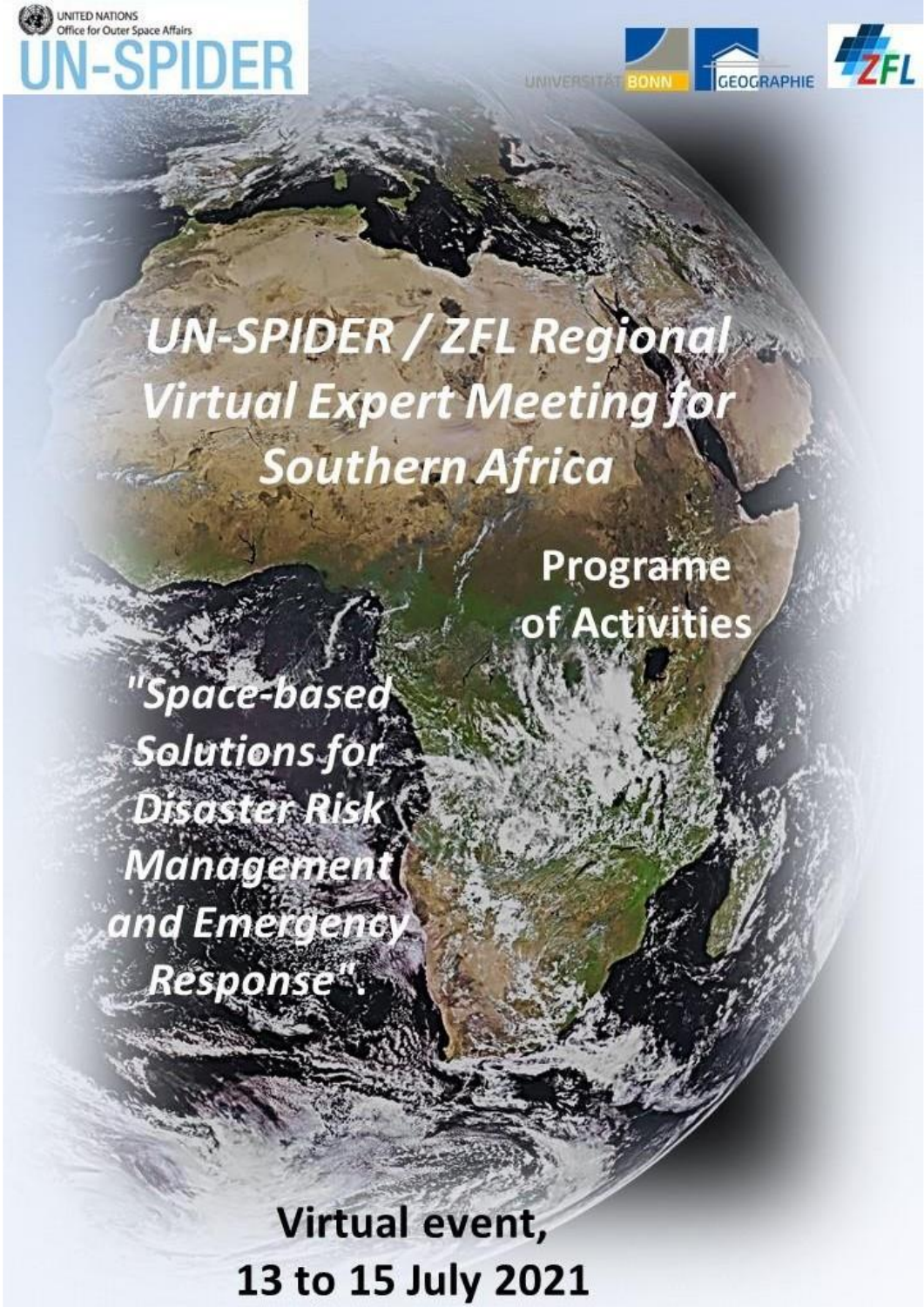# Agenda of the

# UN-SPIDER / ZFL Regional Virtual Expert Meeting for Southern Africa "Space-based Solutions for Disaster Risk Management and Emergency Response"

13-15 July 2021

#### **Local times for event: South African Standard Time (SAST) (local time Botswana, Malawi, Namibia, South Africa and Central European Time (CET)**

The UN-SPIDER / ZFL Regional Virtual Expert Meeting for Southern aims:

- To raise awareness regarding novel applications of satellite technologies in hazard mapping, early warning systems, and disaster response operations.
- To take stock of efforts conducted by risk and disaster management institutions in Southern African countries on the use of space technologies and space-based information in disaster risk management, preparedness, response and recovery efforts.
- To explore ways to enhance the use space technologies in disaster risk management and response and recovery applications in Southern Africa.

The programme of activities includes plenary sessions and discussions in the morning, and technical sessions in the afternoon. The technical sessions are designed to provide information on technical solutions developed by different institutions. The programme also includes three discussion sessions.

**Discussion segment 1 on 13 July** will address the lessons learned on the use of space-based and geospatial information by disaster management institutions and needs. Questions to be addressed in this segment include:

- When elaborating maps of areas impacted by disasters, what are the lessons learned when using open software versus commercial software? Is there a preference?
- What are the main challenges faced by national disaster management agencies when promoting the generation and use of space-based and geospatial information at the provincial and local levels?
- What lessons learned can disaster management agencies share about the combined use of space-based and in-situ data when elaborating maps to address risks and response to disasters

**Discussion segment** *2 on 14 July* will address the use of solutions and products developed by the space community. Questions to be addressed in this segment include:

- What criteria need to be kept in mind when promoting the use of Copernicus services, the International Charter and solutions developed by space agencies such as DLR, ESA, NASA?
- Is the planning and organization of simulations or table-top exercises a viable option for disaster management agencies to become better aware of such products and services?

**Discussion segment** 3 on 15 July will address lessons learned on capacity building on the use of space-based and geospatial information. Questions to be addressed in this segment include:

- What lessons can be shared about previous capacity building efforts on the use of spacebased data, products, and services? What has worked? What should be avoided?
- What critical issues need to be addressed when carrying our virtual training activities?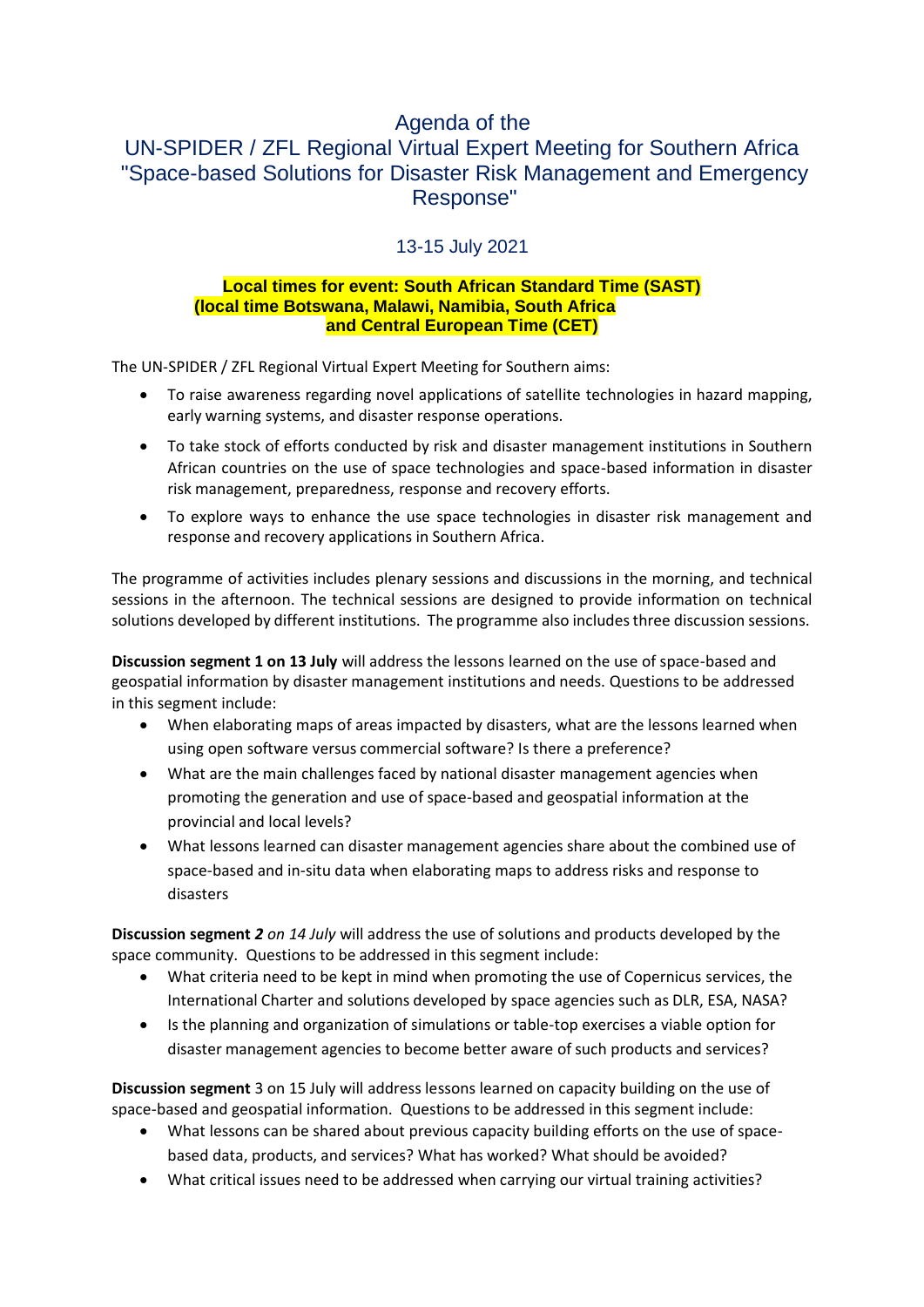#### Agenda of the

UN-SPIDER / ZFL Regional Virtual Expert Meeting for Southern Africa "Space-based Solutions for Disaster Risk Management and Emergency Response"

| <b>SESSION 1: 13 JULY 2021</b>                                                                                                                                                                                                                                                                                                                                                       |                                                                                               |  |
|--------------------------------------------------------------------------------------------------------------------------------------------------------------------------------------------------------------------------------------------------------------------------------------------------------------------------------------------------------------------------------------|-----------------------------------------------------------------------------------------------|--|
| This first session will allow national disaster management agencies of Southern African countries, the<br>Regional Centre for Mapping of Resources for Development (RCMRD), UN-SPIDER and the Centre for<br>Remote Sensing of Land Surfaces of the University of Bonn (ZFL) to present information on their activities.<br>Local times for event: South African Standard Time (SAST) |                                                                                               |  |
| <b>TIME</b>                                                                                                                                                                                                                                                                                                                                                                          | <b>ACTIVITY</b>                                                                               |  |
|                                                                                                                                                                                                                                                                                                                                                                                      | <b>Opening segment</b>                                                                        |  |
| 10:00 am $-$ 10:30 am                                                                                                                                                                                                                                                                                                                                                                | Welcome remarks, UN-SPIDER and ZFL<br>Welcome remarks, Southern African institutions          |  |
| 10:30 am $-$ 10:45 am                                                                                                                                                                                                                                                                                                                                                                | UN-SPIDER - ZFL Introductory Presentation                                                     |  |
| 10:45 am $-$ 11:00 am                                                                                                                                                                                                                                                                                                                                                                | Presentation by the Regional Centre for Mapping of Resources for Development<br>(RCMRD)       |  |
| 11:00 am $-$ 11:45 pm                                                                                                                                                                                                                                                                                                                                                                | Presentation by the National Disaster Management Centre (NDMC) of South Africa                |  |
| 11:45 am $-$ 12:00 pm                                                                                                                                                                                                                                                                                                                                                                | Presentation by the Directorate Disaster Risk Management of Namibia                           |  |
| 12:00 pm $-$ 12:30 pm                                                                                                                                                                                                                                                                                                                                                                | Discussion segment 1                                                                          |  |
| 12:30 pm to 13:30 pm                                                                                                                                                                                                                                                                                                                                                                 | A virtual breakout room will be opened for participants and presenters to meet<br>each other. |  |

## **SESSION 1: 13 JULY 2021 in the afternoon, Technical segment**

This complementary segment of the first session will be used by the BEYOND Center of Earth Observation and Satellite Remote Sensing of the National Observatory of Athens (BCEORS/NOA), RCMRD, and by the Federal University of Santa Maria of Brazil (UFSM), to present information on toolsthat can be used to monitor floods, droughts, and forest fires. UFMS, RCMRD and BCE/NOA are Regional Support Offices of the UN-SPIDER Programme.

Local times for event: South African Standard Time (SAST)

| <b>TIME</b>                         | <b>ACTIVITY</b>                                                                                                     |
|-------------------------------------|---------------------------------------------------------------------------------------------------------------------|
| $2:00 \text{ pm} - 2:40 \text{ pm}$ | Technical presentation by BCEORS/NOA on its FloodHub and FireHub tools and<br>applications in early warning systems |
| $2:40 \text{ pm} - 3:20 \text{ pm}$ | Technical presentation of solutions provided by RCMRD including SERVIR                                              |
| $3:20 \text{ pm} - 4:00 \text{ pm}$ | Technical presentation by UFSM on UN-SPIDER Recommended Practices for<br>drought monitoring and flood mapping       |
| $4:00$ pm                           | End of session 1                                                                                                    |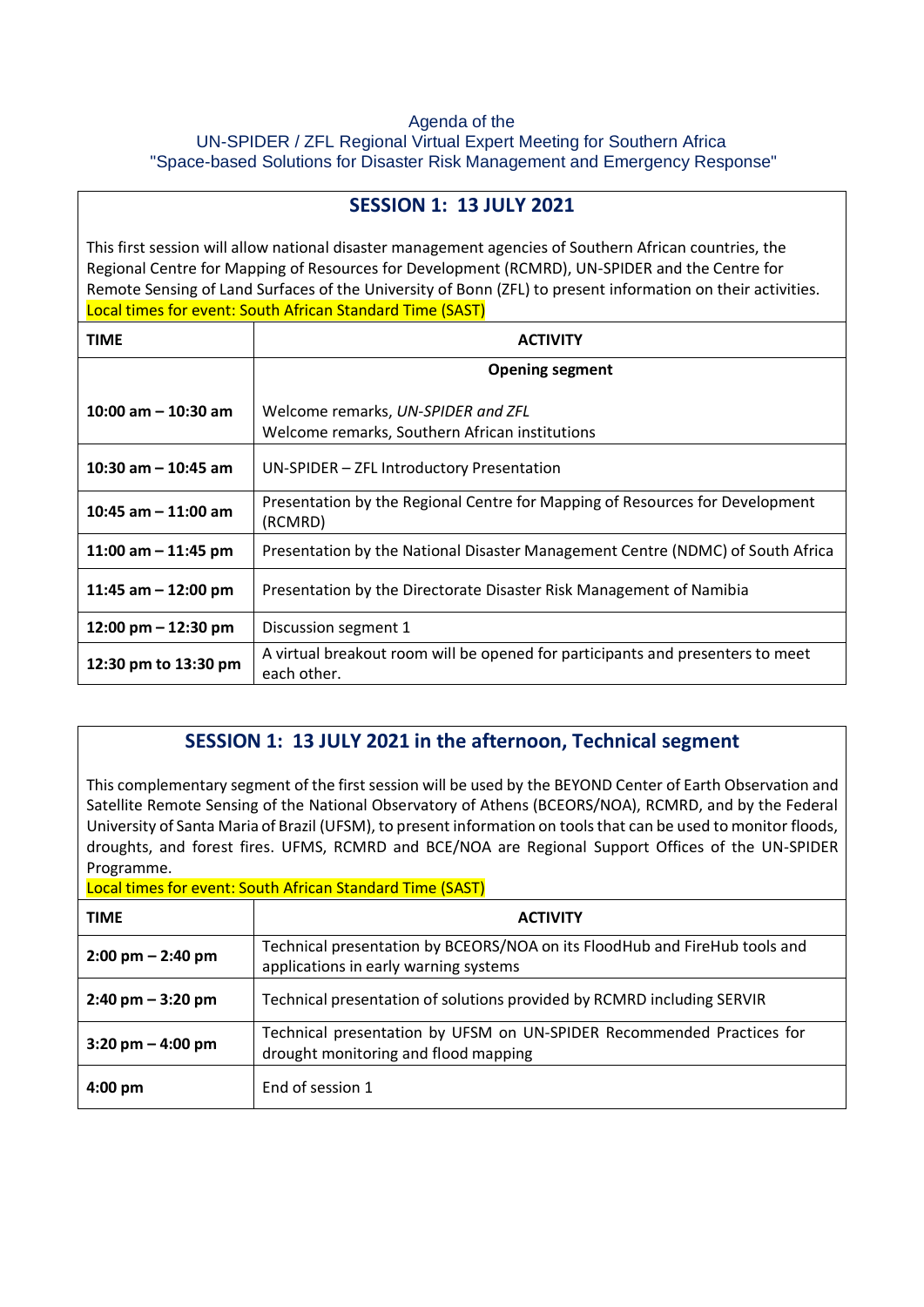#### Agenda of the UN-SPIDER / ZFL Regional Virtual Expert Meeting for Southern Africa "Space-based Solutions for Disaster Risk Management and Emergency Response"

### **SESSION 2: 14 JULY 2021**

This second session will allow additional institutions of Southern African countries, as well as regional institutions operating in Southern Africa to present information on their activities. The session will also include a presentation on the Copernicus Emergency Mapping Service and a presentation by the German Aerospace Centre (DLR).

Local times for event: South African Standard Time (SAST)

| <b>TIME</b>                           | <b>ACTIVITY</b>                                                                                                                                                         |
|---------------------------------------|-------------------------------------------------------------------------------------------------------------------------------------------------------------------------|
| 10:00 am $-$ 10:15 am                 | Presentation by RCMRD on AFRI GEO                                                                                                                                       |
| 10:15 am $-$ 10:30 am                 | Presentation by Résilience Globale Pty Ltd on Drought Monitoring in South Africa                                                                                        |
| 10:30 am $-$ 10:45 am                 | Presentation by the South African National Space Agency (SANSA) on "Earth<br>observation in Disaster Management, Risk Reduction and Mitigation in South<br>Africa"      |
| 10:45 am $-$ 11:00 pm                 | Presentation by the Environment and Water Institute of the Southern Africa<br>Research and Documentation Centre (SARDC).                                                |
| 11:00 am $-$ 11:15 am                 | Presentation by the Botswana International University of Science & Technology<br>(BIUST) on "The transboundary CONNCET4WR project", implemented in the<br>Limpopo Basin |
| 11:15 am $-$ 10:40 am                 | Presentation by the Copernicus Programme on the "Copernicus Emergency<br>Management Service"                                                                            |
| 11:40 am $-$ 12:00 pm                 | Presentation by the German Aerospace Centre (DLR) on the "Data4Human project"                                                                                           |
| $12:00 \text{ pm} - 12:30 \text{ pm}$ | Discussion segment 2                                                                                                                                                    |
| 12:30 pm to 13:30 pm                  | A virtual breakout room will be opened for participants and presenters to meet each<br>other.                                                                           |

## **SESSION 2: 14 JULY 2021 in the afternoon, Technical segment on Copernicus Services**

This complementary segment of the second session will be used to present additional, technical information on services offered by the Copernicus programme for applications in flood, drought, and forest fire monitoring activities. ZFL and DLR will complement this technical session with additional segment on ways for institutions in Southern Africa to take advantage of the solutions provided by the Copernicus programme. Local times for event: South African Standard Time (SAST)

| <b>TIME</b>                         | <b>ACTIVITY</b>                                                                                  |
|-------------------------------------|--------------------------------------------------------------------------------------------------|
| $2:00 \text{ pm} - 3:15 \text{ pm}$ | Technical presentation on the Copernicus services: GLOFAS, GDO, and GWIS                         |
| $3:15$ pm $-3:30$ pm                | Technical presentation by DLR and ZFL on "Using Copernicus for disaster<br>management in Africa" |
| $3:30 \text{ pm} - 4:00 \text{ pm}$ | Discussion on how to enhance the use of Copernicus solutions and services                        |
| $4:00 \text{ pm}$                   | End of session 2                                                                                 |